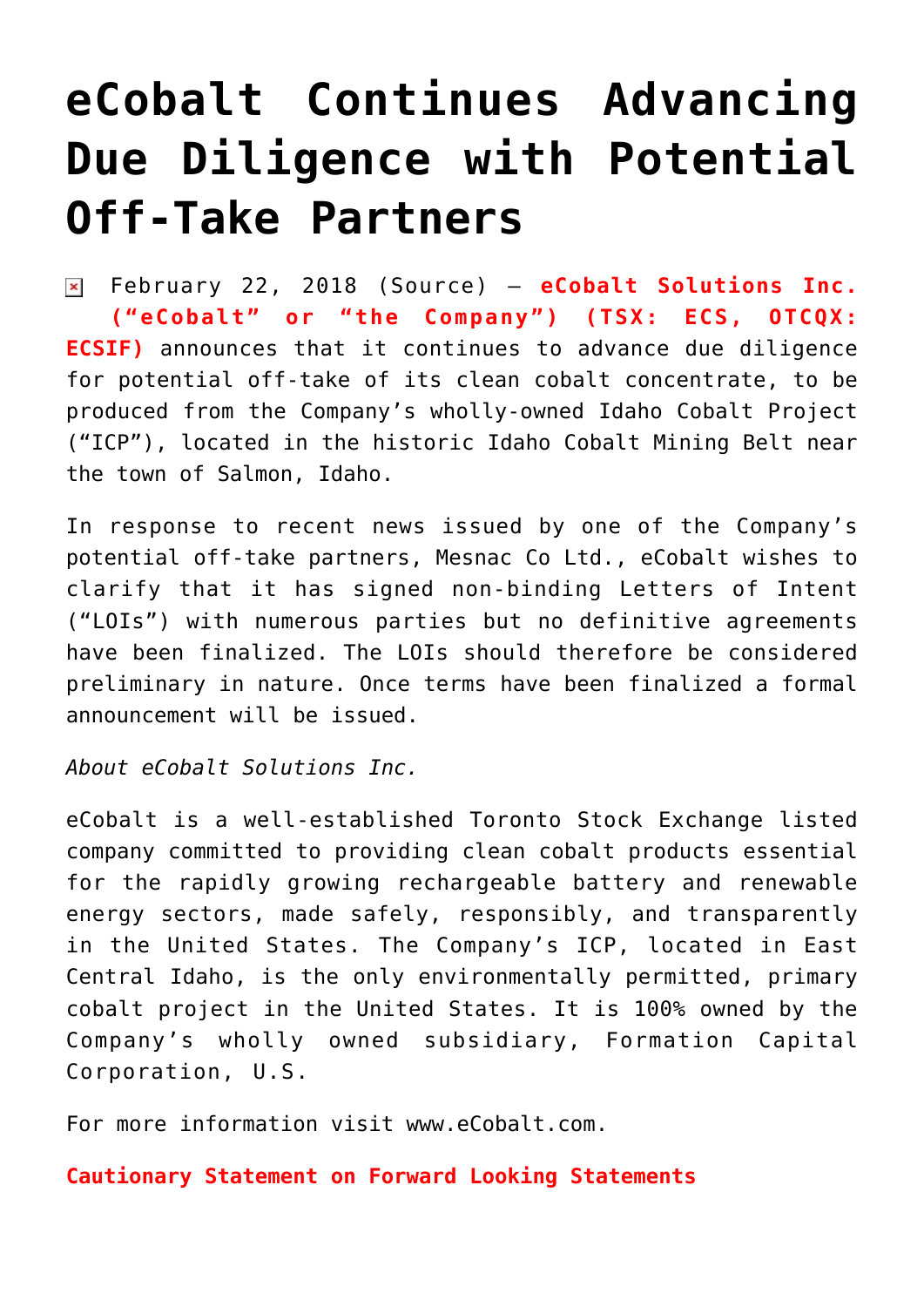*This news release contains "forward-looking statements" within the meaning of applicable Canadian securities legislation. Statements in this news release pertaining to expected financings, filings, uses of proceeds or project completion dates are forward-looking statements. These forward-looking statements are based on assumptions and address future events and conditions and are subject to known and unknown risks, uncertainties and other factors that may cause the actual results, performance or achievements of the Company to be materially different from those expressed or implied by such forward-looking statements. Forward-looking statements are not guarantees of future results, performance or achievement. These risks, uncertainties and factors include general business, economic, competitive, political, regulatory and social uncertainties; actual results of exploration activities and economic evaluations; fluctuations in currency exchange rates; changes in project parameters; changes in costs, including labour, infrastructure, operating and production costs; future prices of cobalt; variations of mineral grade or recovery rates; operating or technical difficulties in connection with exploration, development or mining activities, including the failure of plant, equipment or processes to operate as anticipated; delays in completion of exploration, development or construction activities; changes in government legislation and regulation; the ability to maintain and renew existing licenses and permits or obtain required licenses and permits in a timely manner; the ability to obtain financing on acceptable terms in a timely manner; contests over title to properties; employee relations and shortages of skilled personnel and contractors; the speculative nature of, and the risks involved in, the exploration, development and mining business.*

*Such projections are and will inevitably always be dependent on assumptions about future mineral prices and development costs which will be subject to fluctuation due to global and local economic and industry conditions. Further information*